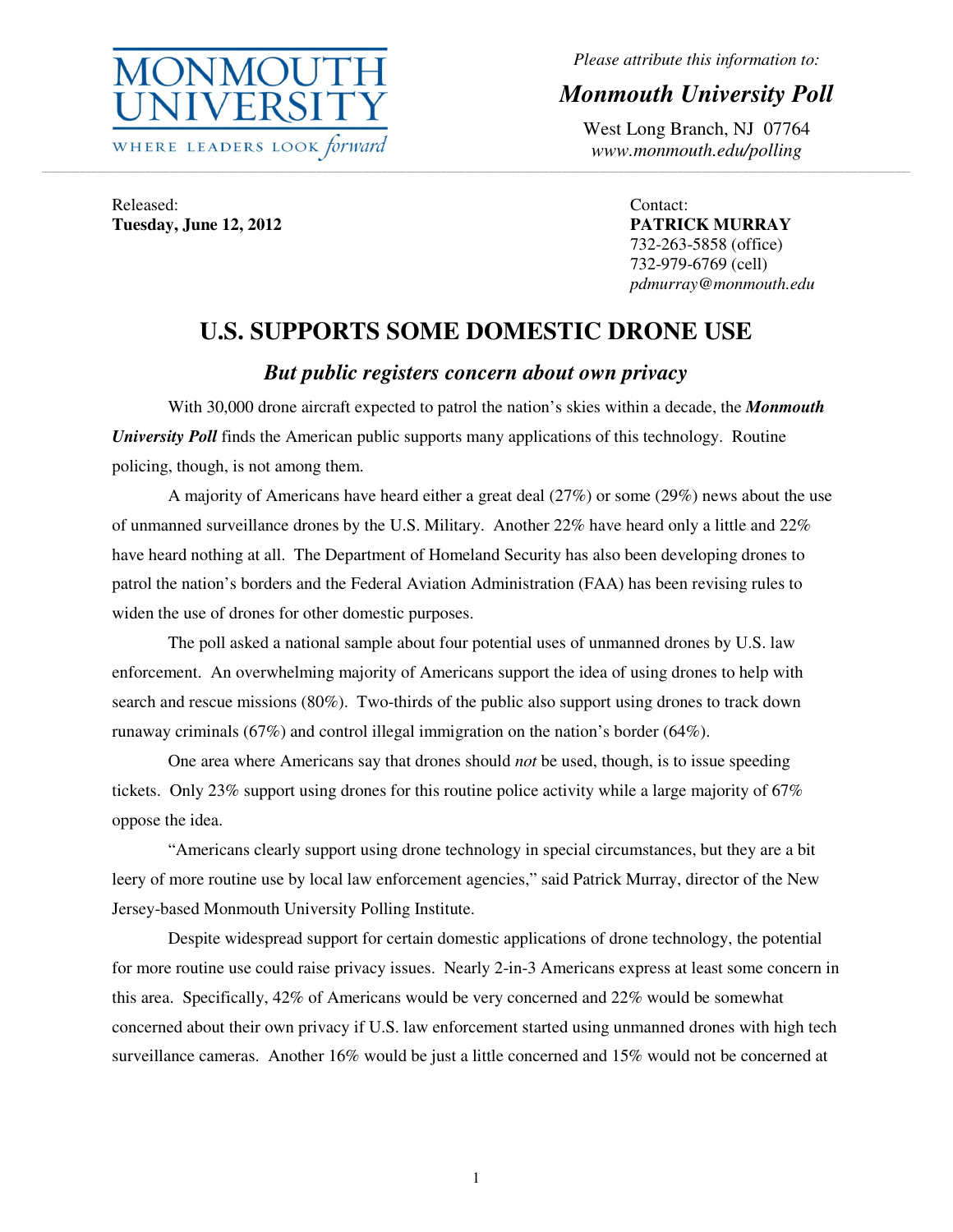all. Black (54%) and Hispanic (50%) residents are somewhat more likely than white (39%) and Asian (38%) residents to say they would be very concerned about privacy issues related to domestic drone use.

 The poll found that pre-existing knowledge about military drones did not substantially affect support for domestic drone uses or potential concern about privacy issues.

 Employing drones for border patrol is the only potential use covered in the poll that produces notable demographic differences in support. White residents are most supportive (70%). A sizeable but smaller majority of Hispanic (58%) and Asian (59%) residents feel the same. However, fewer than half of black residents (46%) support the use of border-patrolling drones. Interestingly, support for this use among residents of southwestern border states (70%) is not significantly different from those living in other parts of the country.

The latest *Monmouth University Poll* was conducted by telephone with 1,708 adults from June 4 to 6, 2012. This sample has a margin of error of  $+2.4$  percent. The poll was conducted by the Monmouth University Polling Institute in West Long Branch, New Jersey. The poll, which was released the day after a Navy drone crashed in Maryland, did not ask about possible safety concerns.

Monmouth University graduate students Susan Kane and Andrew Spata contributed to this report.

# **DATA TABLES**

The questions referred to in this release are as follows: (\* Some columns may not add to 100% due to rounding.)

1. How much have you read or heard about the use of unmanned surveillance aircraft, sometimes called drones, by the U.S. military – a great deal, some, just a little, or nothing at all?

|                | TOTAL |       |              | RACE     |       |       |                |              | <b>U.S. REGIONS</b> |                |               |      |
|----------------|-------|-------|--------------|----------|-------|-------|----------------|--------------|---------------------|----------------|---------------|------|
|                |       | White | <b>Black</b> | Hispanic | Asian | Other | North-<br>east | Mid-<br>west | South-<br>east      | South<br>-west | Moun-<br>tain | West |
| A great deal   | 27%   | 29%   | 20%          | 18%      | 22%   | 45%   | 29%            | 27%          | 25%                 | 28%            | 24%           | 25%  |
| Some           | 29%   | 33%   | 8%           | 25%      | 17%   | 18%   | 27%            | 30%          | 25%                 | 29%            | 28%           | 36%  |
| Just a little  | 22%   | 22%   | 25%          | 23%      | 23%   | 9%    | 22%            | 20%          | 23%                 | 25%            | 30%           | 17%  |
| Nothing at all | 22%   | 6% ا  | 38%          | 34%      | 38%   | 27%   | 22%            | 23%          | 26%                 | 18%            | 18%           | 23%  |

I'd like to ask you about the possible use of unmanned surveillance drone aircraft by law enforcement agencies within the United States.

[QUESTIONS 2 THROUGH 5 WERE ROTATED]

|  |  |  | Do you support or oppose the use of drones to issue speeding tickets? |
|--|--|--|-----------------------------------------------------------------------|
|  |  |  |                                                                       |

|                  | <b>TOTAL</b><br>RACE |       |              |          |       |       |                | AWARE<br><b>MILITARY</b><br><b>DRONES</b> |                |                |               |      |              |                 |
|------------------|----------------------|-------|--------------|----------|-------|-------|----------------|-------------------------------------------|----------------|----------------|---------------|------|--------------|-----------------|
|                  |                      | White | <b>Black</b> | Hispanic | Asian | Other | North-<br>east | Mid-<br>west                              | South-<br>east | South-<br>west | Moun-<br>tain | West | Lot/<br>some | Little/<br>none |
| Support          | 23%                  | 21%   | 23%          | 31%      | 34%   | 17%   | 23%            | 19%                                       | 30%            | 21%            | 23%           | 21%  | 18%          | 29%             |
| Oppose           | 67%                  | 69%   | 64%          | 62%      | 46%   | 66%   | 64%            | 71%                                       | 60%            | 71%            | 68%           | 70%  | 77%          | 54%             |
| (VOL) Don't know | 10%                  | 10%   | 4%           | 7%       | 20%   | 17%   | '3%            | 9%                                        | ำ%             | 8%             | 9%            | 9%   | 5%           | 17%             |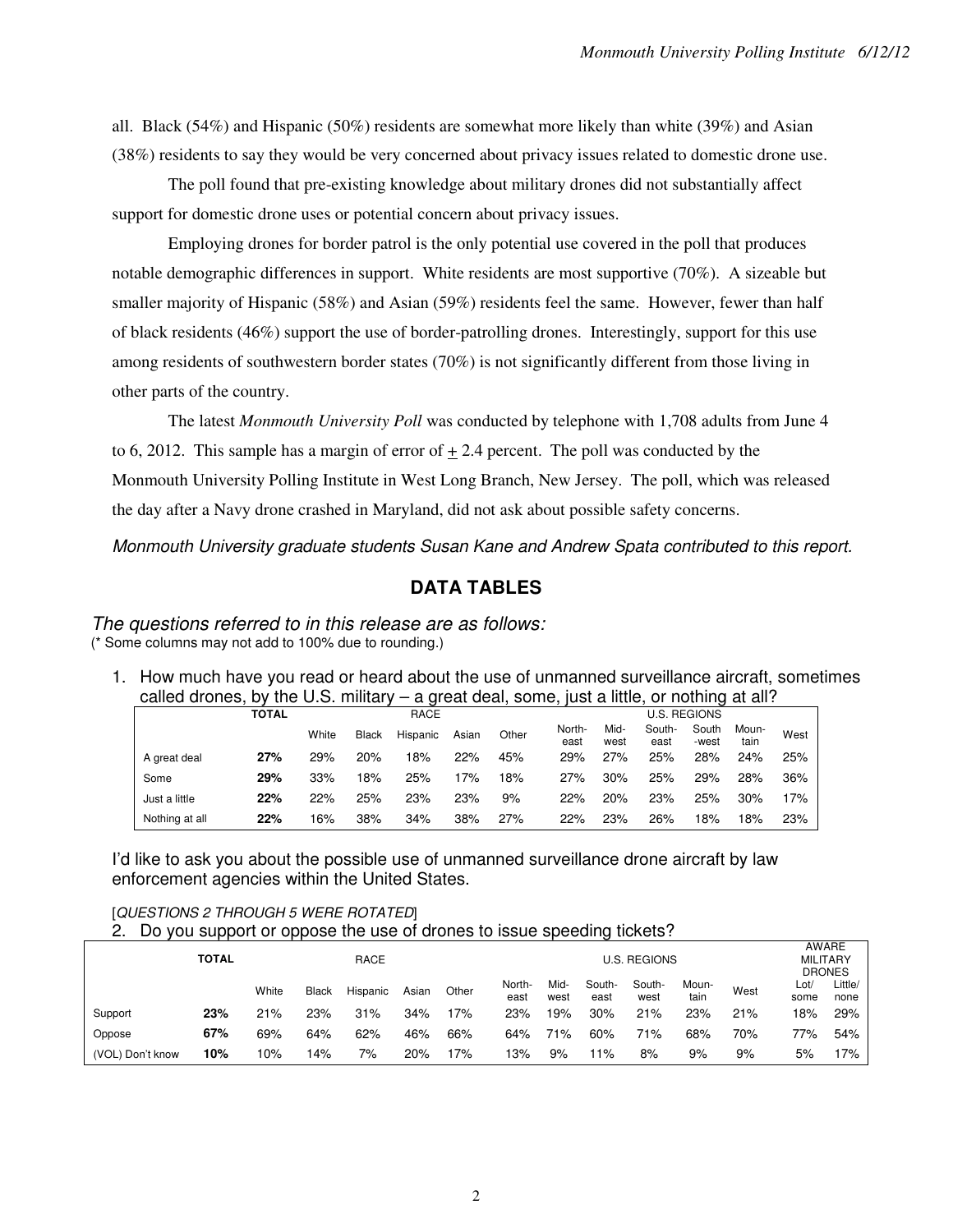# 3. Do you support or oppose the use of drones to control illegal immigration on the nation's border?

|                  | TOTAL |       |       | RACE     |       |       |                |              |                | <b>U.S. REGIONS</b> |               |      | <b>MILITARY</b><br><b>DRONES</b> | AWARE           |
|------------------|-------|-------|-------|----------|-------|-------|----------------|--------------|----------------|---------------------|---------------|------|----------------------------------|-----------------|
|                  |       | White | Black | Hispanic | Asian | Other | North-<br>east | Mid-<br>west | South-<br>east | South-<br>west      | Moun-<br>tain | West | Lot/<br>some                     | Little/<br>none |
| Support          | 64%   | 70%   | 46%   | 58%      | 59%   | 56%   | 61%            | 64%          | 66%            | 70%                 | 76%           | 58%  | 68%                              | 60%             |
| Oppose           | 24%   | 20%   | 36%   | 33%      | 26%   | 30%   | 27%            | 25%          | 19%            | 21%                 | 7%            | 32%  | 25%                              | 23%             |
| (VOL) Don't know | 12%   | 11%   | 18%   | 9%       | 15%   | 14%   | 12%            | 12%          | 15%            | 9%                  | 8%            | 10%  | 7%                               | 18%             |

### 4. Do you support or oppose the use of drones to help with search and rescue missions?

|                  | TOTAL |       |              | AWARE<br><b>MILITARY</b><br><b>DRONES</b> |       |       |                |              |                |                |               |      |             |                 |
|------------------|-------|-------|--------------|-------------------------------------------|-------|-------|----------------|--------------|----------------|----------------|---------------|------|-------------|-----------------|
|                  |       | White | <b>Black</b> | Hispanic                                  | Asian | Other | North-<br>east | Mid-<br>west | South-<br>east | South-<br>west | Moun-<br>tain | West | Lot<br>some | Little/<br>none |
| Support          | 80%   | 83%   | 71%          | 81%                                       | 67%   | 71%   | 82%            | 75%          | 81%            | 81%            | 81%           | 82%  | 84%         | 76%             |
| Oppose           | 11%   | 9%    | 14%          | 14%                                       | 5%    | 14%   | 9%             | 15%          | 9%             | 12%            | 10%           | 10%  | 11%         | 10%             |
| (VOL) Don't know | 9%    | 8%    | 15%          | 5%                                        | 18%   | 15%   | 9%             | 10%          | 10%            | 8%             | 9%            | 8%   | 5%          | 14%             |

### 5. Do you support or oppose the use of drones to track down runaway criminals?

|                  |              |       |              |          |       |       |               |                 | AWARE  |        |       |      |      |         |  |
|------------------|--------------|-------|--------------|----------|-------|-------|---------------|-----------------|--------|--------|-------|------|------|---------|--|
|                  | <b>TOTAL</b> |       |              | RACE     |       |       |               | <b>MILITARY</b> |        |        |       |      |      |         |  |
|                  |              |       |              |          |       |       | <b>DRONES</b> |                 |        |        |       |      |      |         |  |
|                  |              | White | <b>Black</b> | Hispanic | Asian | Other | North-        | Mid-            | South- | South- | Moun- | West | Lot/ | Little/ |  |
|                  |              |       |              |          |       |       | east          | west            | east   | west   | tain  |      | some | none    |  |
| Support          | 67%          | 67%   | 66%          | 70%      | 64%   | 51%   | 67%           | 64%             | 70%    | 72%    | 63%   | 62%  | 66%  | 68%     |  |
| Oppose           | 22%          | 21%   | 20%          | 21%      | 17%   | 36%   | 21%           | 22%             | 19%    | 19%    | 23%   | 27%  | 27%  | 15%     |  |
| (VOL) Don't know | 12%          | 12%   | 14%          | 9%       | 19%   | 13%   | 12%           | 4% ا            | 11%    | 9%     | 14%   | 11%  | 7%   | 17%     |  |

#### 6. How concerned would you be about your own privacy if U.S. law enforcement started using unmanned drones with high tech cameras? Would you be very concerned, somewhat concerned, only a little concerned, or not at all concerned?

|                            | <b>TOTAL</b> |       |              | <b>RACE</b> |       |       |                | U.S. REGIONS |                |                |               |      |              |                                  |
|----------------------------|--------------|-------|--------------|-------------|-------|-------|----------------|--------------|----------------|----------------|---------------|------|--------------|----------------------------------|
|                            |              | White | <b>Black</b> | Hispanic    | Asian | Other | North-<br>east | Mid-<br>west | South-<br>east | South-<br>west | Moun-<br>tain | West | Lot/<br>some | <b>DRONES</b><br>Little/<br>none |
| Very concerned             | 42%          | 39%   | 54%          | 50%         | 38%   | 45%   | 40%            | 40%          | 44%            | 47%            | 37%           | 43%  | 44%          | 41%                              |
| Somewhat<br>concerned      | 22%          | 24%   | 19%          | 16%         | 24%   | 15%   | 23%            | 24%          | 21%            | 19%            | 22%           | 23%  | 21%          | 23%                              |
| Only a little<br>concerned | 16%          | 17%   | 14%          | 15%         | 25%   | 13%   | 17%            | 19%          | 14%            | 14%            | 19%           | 16%  | 15%          | 18%                              |
| Not at all<br>concerned    | 15%          | 16%   | 8%           | 17%         | 5%    | 19%   | 18%            | 12%          | 16%            | 17%            | 18%           | 14%  | 17%          | 13%                              |
| (VOL) Don't know           | 4%           | 3%    | 5%           | 2%          | 7%    | 8%    | 2%             | 5%           | 5%             | 3%             | 4%            | 5%   | 3%           | 5%                               |